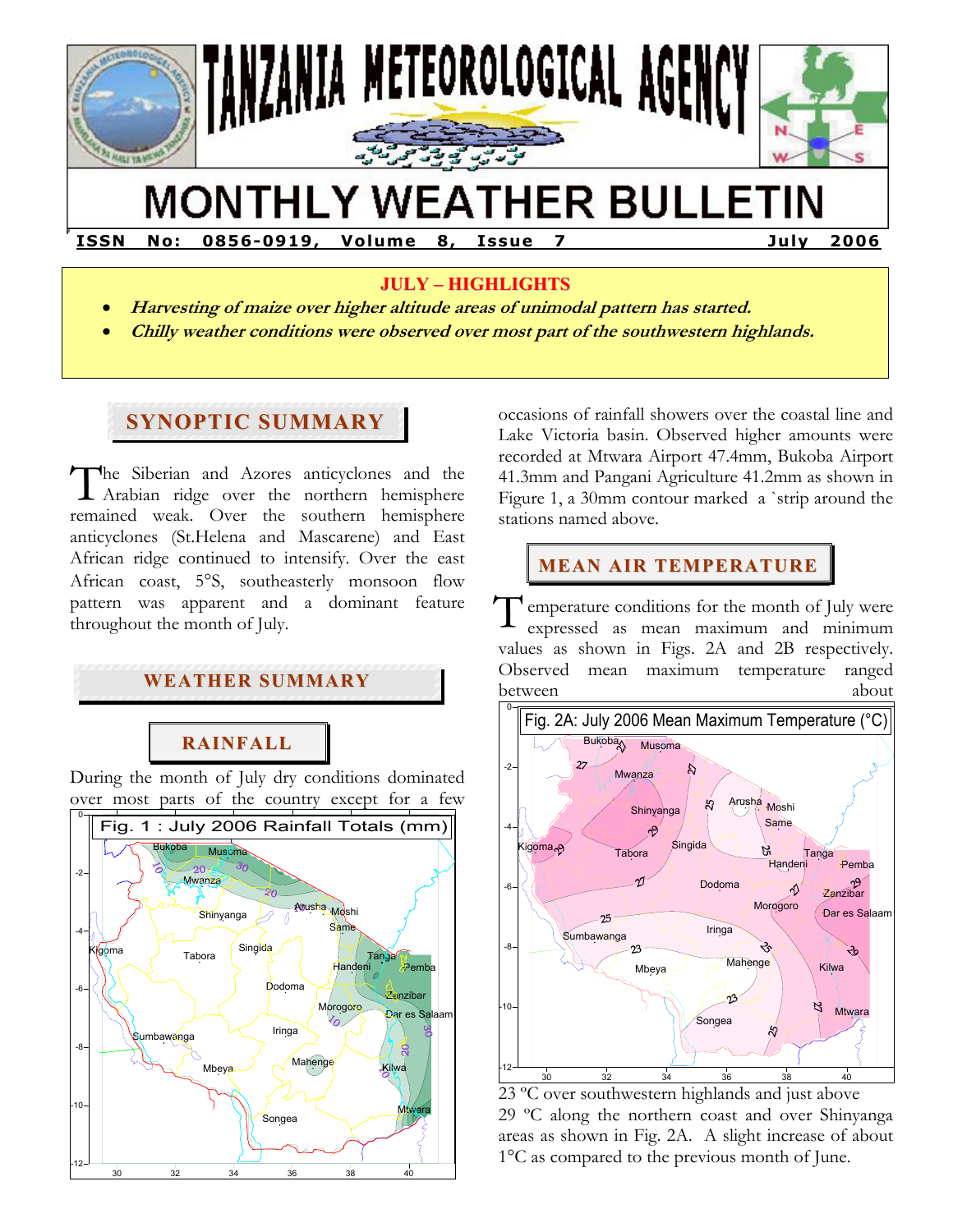ean minimum air temperatures ranged from just  $\rm\bf M$  ean minimum air temperatures ranged from just below 8 °C to slightly above 22.0 °C (Fig. 2B). Generally, the country in July experienced much cooler conditions compared to the past month. Chilly weather conditions were observed mostly over the



highlands in the southwestern part of the country (Rukwa, Mbeya and Iringa regions). Mbeya town recorded the lowest mean minimum temperature of about 5.9 °C and the observed lowest minimum temperature was 3.9 °C during the first dekad of the month.

#### **MEAN SUNSHINE HOURS**

igure 3, indicates spatial distribution of mean Figure 3, indicates spatial distribution of m<br>sunshine hours across the country during July Durations of mean bright sunshine hours ranged between about 3 and 10 hrs/day. Over a large part of western sector that includes Kigoma, Rukwa, Mbeya, and Tabora regions, central areas (Singida and Dodoma regions) experienced longer durations of about more than 10 daylight hours mainly due to a large decrease in cloudy activities over the areas. Shorter durations of less than 6 hrs/day covered Arusha and Kilimanjaro regions over northeastern reas and similar conditions were also observed in Ruvuma region.



#### **MEAN DAILY WIND SPEED**

ean wind speed across the country ranged from  $\rm\bf M$ ean wind speed across the country ranged from<br>just below 3 km/hr to 12 km/hr as depicted in Figure 4. The core of maximum speed of about 12 km/hr was located over central areas (Dodoma region), while Sumbawanga, Songea, and Morogoro regions had calm conditions of about 2 km/day. The wind strength increased mainly over central regions raised prospects of dust devils occurrences, wind erosions and higher evaporation rates

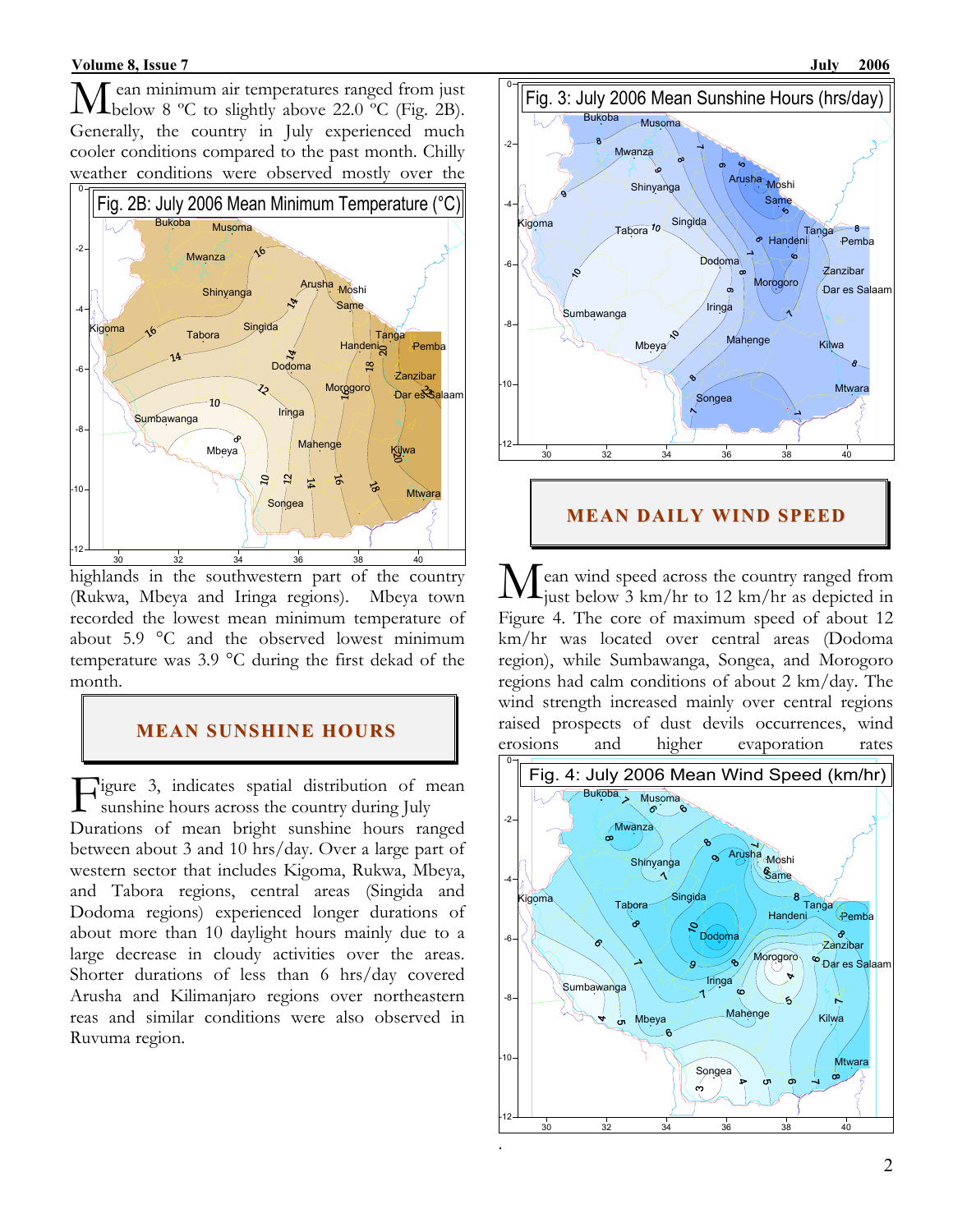#### **SATELLITE INFORMATION**

uring the month seasonal dry conditions During the month seasonal dry conditions<br>continued to prevail across the country depicting on average lowest green vegetation cover. Central areas (Dodoma and Singida regions, northern parts of Iringa), eastern Shinyanga region and lowlands of the northeastern areas recorded a normalized difference vegetation index of low vegetation. The eastern sector of the country was relatively greener depicting patches of localized areas with high vegetation. The western sector recorded vegetation cover ranging from medium to high levels as shown in Figure 5.



**AGROMETEOROLOGY**

uring the month, harvesting of maize over During the month, harvesting of maize over<br>higher altitude areas of unimodal pattern has started as reported from Iringa region in the districts of Mufindi, Makete and Ludewa. For Njombe district (Iringa) maize crop in good state has just reached full ripeness stage. Likewise higher altitudes areas in in Mwanga district (in Kilimanjaro region) maize harvesting was reported Over bimodal rainfall regimes farmers, were completing harvesting of maize, sorghum/millet and paddy except for the areas of northeastern highlands (Kilimanjaro, Arusha and Manyara) regions where harvesting was continuing. Cassava was in good state across the country and was

progressing well at various growth stages except over Kagera region where the crop was reported at moderate state as a result of cassava mosaic disease (Batobato kali) affected the crop.

Harvesting for 2006 *Masika* crop over most of bimodal rainfall regime, crops yield anticipated to be higher than the previous same season.

Pasture and water for livestock/wildlife across the country generally was at satisfactory level.

**HYDROMEIEOROLOGY**

iven the low humidity and prevailing winds Given the low humidity and prevailing winds<br>Guring July, there will be higher evaporation rates leading to a reduction in water levels in rivers, lakes and dams. Water for domestic and industrial purposes should be used sparingly.

### **ENVIRONMENTAL**

ights and mornings are chilly due to prevailing Nights and mornings are chilly due to prevailing<br>low temperatures and windy conditions. In high altitude areas where temperatures are getting low, charcoal stoves should be used cautiously to heat up homes to avoid asphyxiation from carbon monoxide.

#### **EXPECTED SYNOPTIC SITUATION DURI NG AUGUST 2006**

he northern hemisphere systems (Siberian and Azores anticyclones) are expected to continue weakening while over the southern hemisphere, the Mascarene, St. Helena anticyclones and East African ridge are expected to remain strong and intense. The near equatorial trough over the north-eastern parts of the country is expected to be active and deep and continue to cause morning light rains over the coastal strips of Tanzania in August. The Inter Tropical Converging Zone (ITCZ) will continue to remain further to the north near the horn of Africa. The wind patterns over the coast will be more of southeasterly to southerly becoming southwesterly on reaching the East African coast to feed the South-westerly (SW) monsoons over Indian continent. T